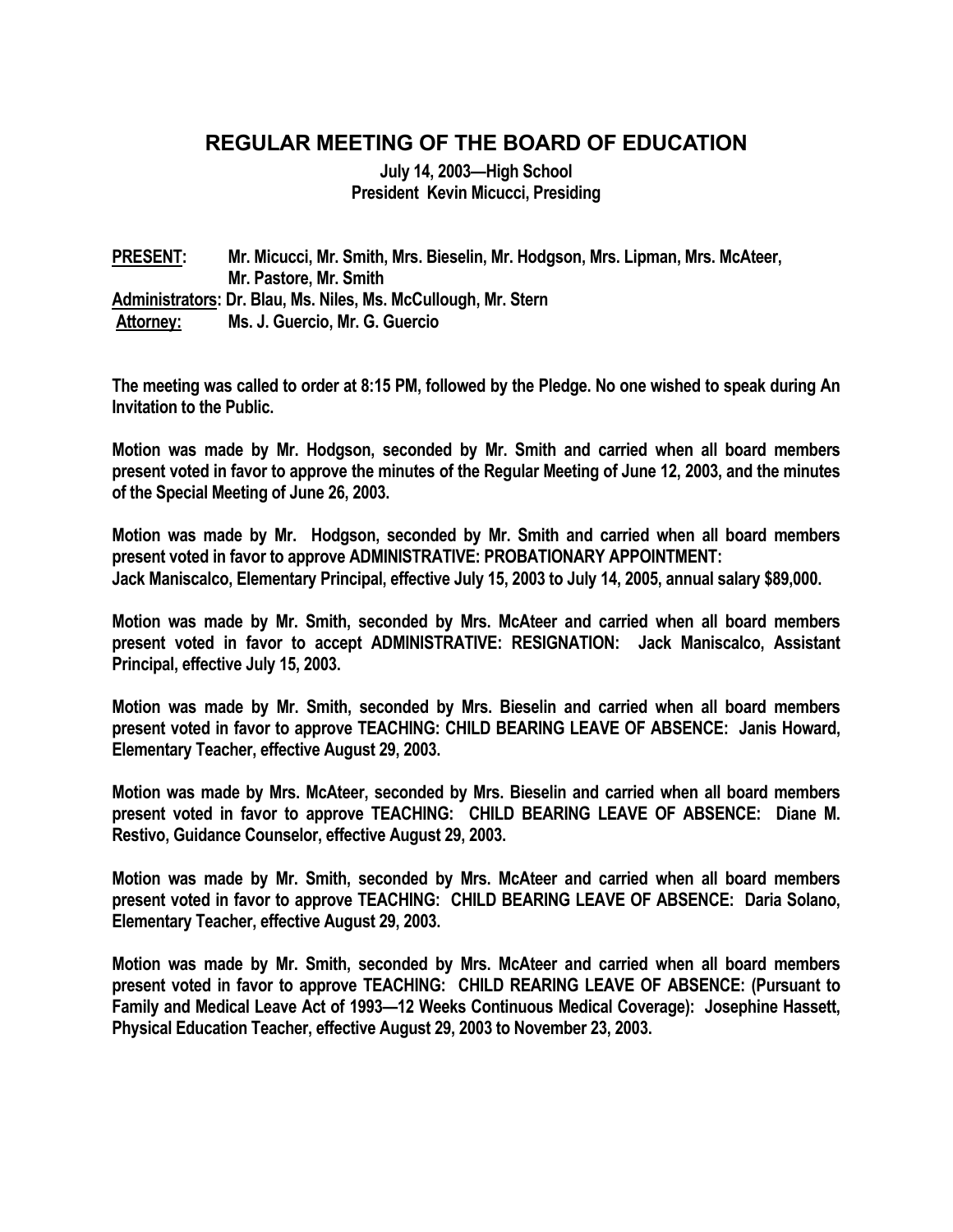**Page 2 – Regular Meeting – July 14, 2003** 

**Motion was made by Mr. Smith, seconded by Mrs. Bieselin and carried when all board members present voted in favor to approve TEACHING: CHILD REARING LEAVE OF ABSENCE: Catherine E. Lang, Special Education Teacher, effective August 29, 2003 to June 30, 2004.** 

**Motion was made by Mr. Smith, seconded by Mrs. Bieselin and carried when all board members present voted in favor to approve TEACHING: PROBATIONARY APPOINTMENT: Elementary: Kurt Tummel, effective August 29, 2003 to August 28, 2005, Step 2.1.** 

**Motion was made by Mrs. McAteer, seconded by Mrs. Bieselin and carried when all board members present voted in favor to approve TEACHING: PROBATIONARY APPOINTMENT: Guidance Counselor: Michelle Falco, effective August 29, 2003 to August 28, 2006, Step 2.6.** 

**Motion was made by Mrs. Lipman, seconded by Mr. Smith and carried when all board members present voted in favor to approve TEACHING: PROBATIONARY APPOINTMENT: Mathematics: Michelle Anzelone, effective August 29, 2003 to August 28, 2006, Step 1.1.** 

**Motion was made by Mr. Smith, seconded by Mrs. McAteer and carried when all board members present voted in favor to approve TEACHING: PROBATIONARY APPOINTMENT: Science: Dina Altschuler, effective August 29, 2003 to August 28, 2006, Step 3.3.** 

**Motion was made by Mrs. McAteer, seconded by Mrs. Bieselin and carried when all board members present voted in favor to approve TEACHING: PROBATIONARY APPOINTMENT: Special Education: Nicole M. Cifelli, effective August 29, 2003 to August 28 2006, Step 1.3.** 

**Motion was made by Mr. Smith, seconded by Mrs. McAteer and carried when all board members present voted in favor to approve TEACHING: PROBATIONARY APPOINTMENT: Special Education: Tracy Clark, effective August 29, 2003 to August 28, 2006, Step 2.1.** 

**Motion was made by Mr. Smith, seconded by Mrs. Bieselin and carried when all board members present voted in favor to approve TEACHING: REGULAR SUBSTITUTE: Leigh O'Donnell, Special Education Teacher, effective August 29, 2003 to June 30, 2004, Step 1.1.** 

**Motion was made by Mr. Smith, seconded by Mrs. McAteer and carried when all board members present voted in favor to approve TEACHING: RESIGNATION: Adam Thorn, Music Teacher, effective July 15, 2003.** 

**Motion was made by Mrs. Lipman, seconded by Mrs. McAteer and carried when all board members present voted in favor to approve CLASSIFIED CIVIL SERVICE:** 

**Abolishment of Position: Be it resolved, that upon the recommendation of the Superintendent of Schools, the following Civil Service position in the West Islip School District be abolished as follows, effective August 1, 2003: Area: Handicapped Services Aide 12 months No. of Positions: 1**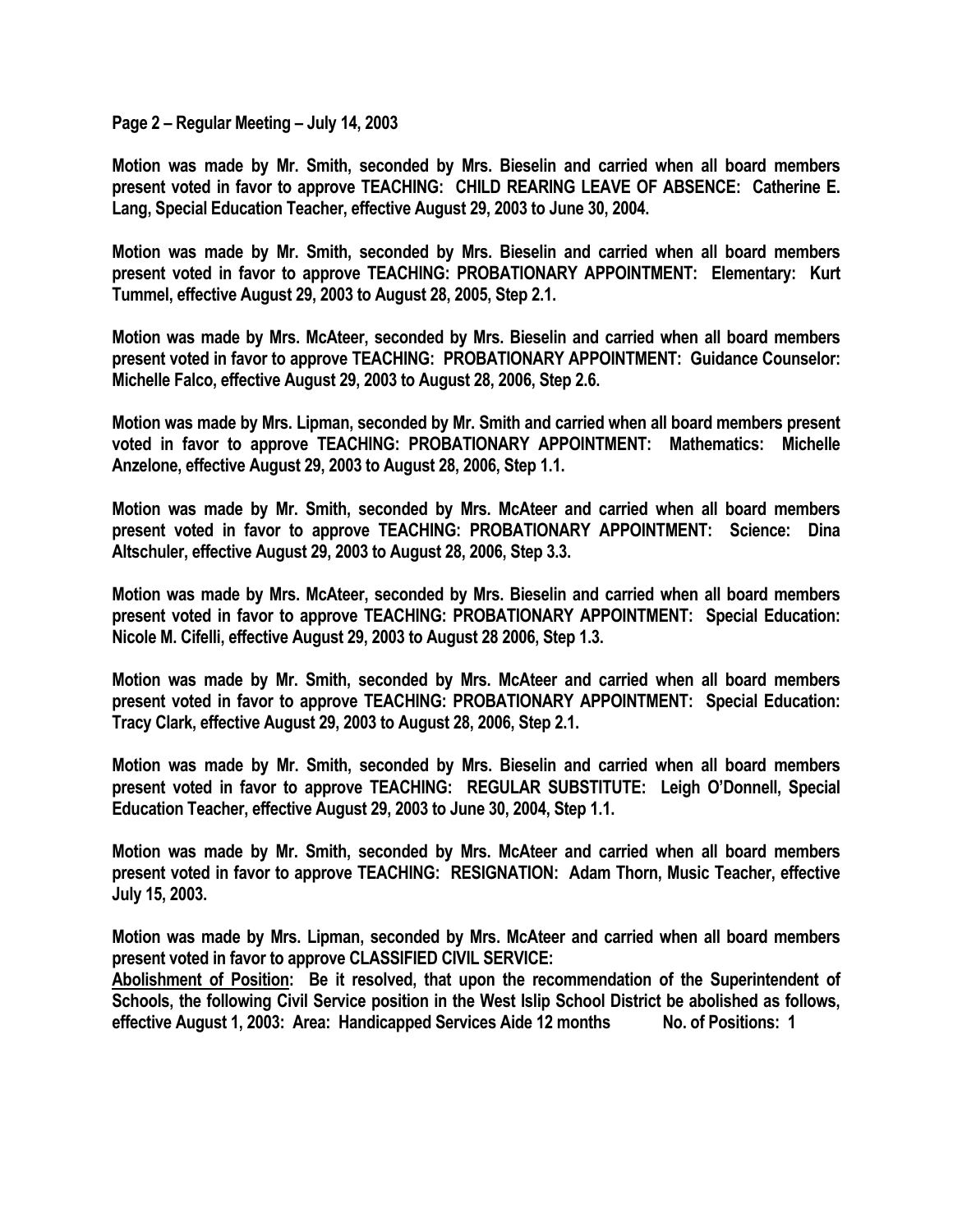**Page 3 – Regular Meeting – July 14, 2003** 

**Motion was made by Mr. Smith, seconded by Mrs. Lipman and carried when all board members present voted in favor to approve CLASSIFIED CIVIL SERVICE:** 

**Establishment of Position: Be it resolved, that upon the recommendation of the Superintendent of Schools, the following Civil Service position in the West Islip School District be established as follows, effective August 26, 2003: Area: Handicapped Services Aide 10 months No. of Positions: 1** 

**Motion was made by Mr. Hodgson, seconded by Mrs. Bieselin and carried when all board members present voted in favor to approve CLASSIFIED CIVIL SERVICE: PROBATIONARY APPOINTMENT: Luann Dunne, Senior Clerk Typist, effective July 1, 2003, Step 6, 10 months.** 

**Motion was made by Mr. Smith, seconded by Mrs. McAteer and carried when all board members present voted in favor to approve CLASSIFIED CIVIL SERVICE: PROBATIONARY APPOINTMENT: Katherine Fantauzzi, Paraprofessional, effective May 12, 2003, Step 1.** 

**Motion was made by Mr. Smith, seconded by Mrs. McAteer and carried when all board members present voted in favor to approve CLASSIFIED CIVIL SERVICE: RETIREMENT: Lucy Raimo, Special Ed Paraprofessional, effective July 1, 2003.** 

**Motion was made by Mrs. McAteer, seconded by Mrs. Bieselin and carried when all board members present voted in favor to approve CLASSIFIED CIVIL SERVICE: RETIREMENT: Marie Papocchia, Special Ed Paraprofessional, effective June 27, 2003.** 

**Motion was made by Mrs. Lipman, seconded by Mrs. McAteer and carried when all board members present voted in favor to approve CLASSIFIED CIVIL SERVICE: SUBSTITUTE CUSTODIANS (\$8.30/hr.) Santa DiBartolo, June 30, 3003; Michele Giua, June 30, 2003; Debra Guiffre, June 30, 2003; Linda Thompson, June 30, 2003.** 

**Motion was made by Mr. Smith, seconded by Mrs. McAteer and carried when all board members present voted in favor to approve CLASSIFIED CIVIL SERVICE: SUBSTITUTE FOOD SERVICE WORKER (\$6.50/hr.): Joan DiStefano, effective September 3, 2003.** 

**Motion was made by Mrs. Bieselin, seconded by Mrs. Lipman and carried when all board members present voted in favor to approve CLASSIFIED CIVIL SERVICE: CHANGE IN STATUS: Patricia Rosen, Handicapped Services Aide – 10 months, effective August 26, 2003, Step 2, change from 12 months.** 

**Motion was made by Mr. Pastore, seconded by Mrs. McAteer and carried when all board members present voted in favor to approve CLASSIFIED CIVIL SERVICE: CHANGE IN STATUS: Thomas Montalbano, Night Lead Custodian, effective September 2, 2003, Step 6.** 

**Motion was made by Mr. Smith, seconded by Mrs. McAteer and carried when all board members present voted in favor to approve CLASSIFIED CIVIL SERVICE: CHANGE IN STATUS: Claudia Moschetta, Assistant Cook, effective August 28, 2003, step 7.**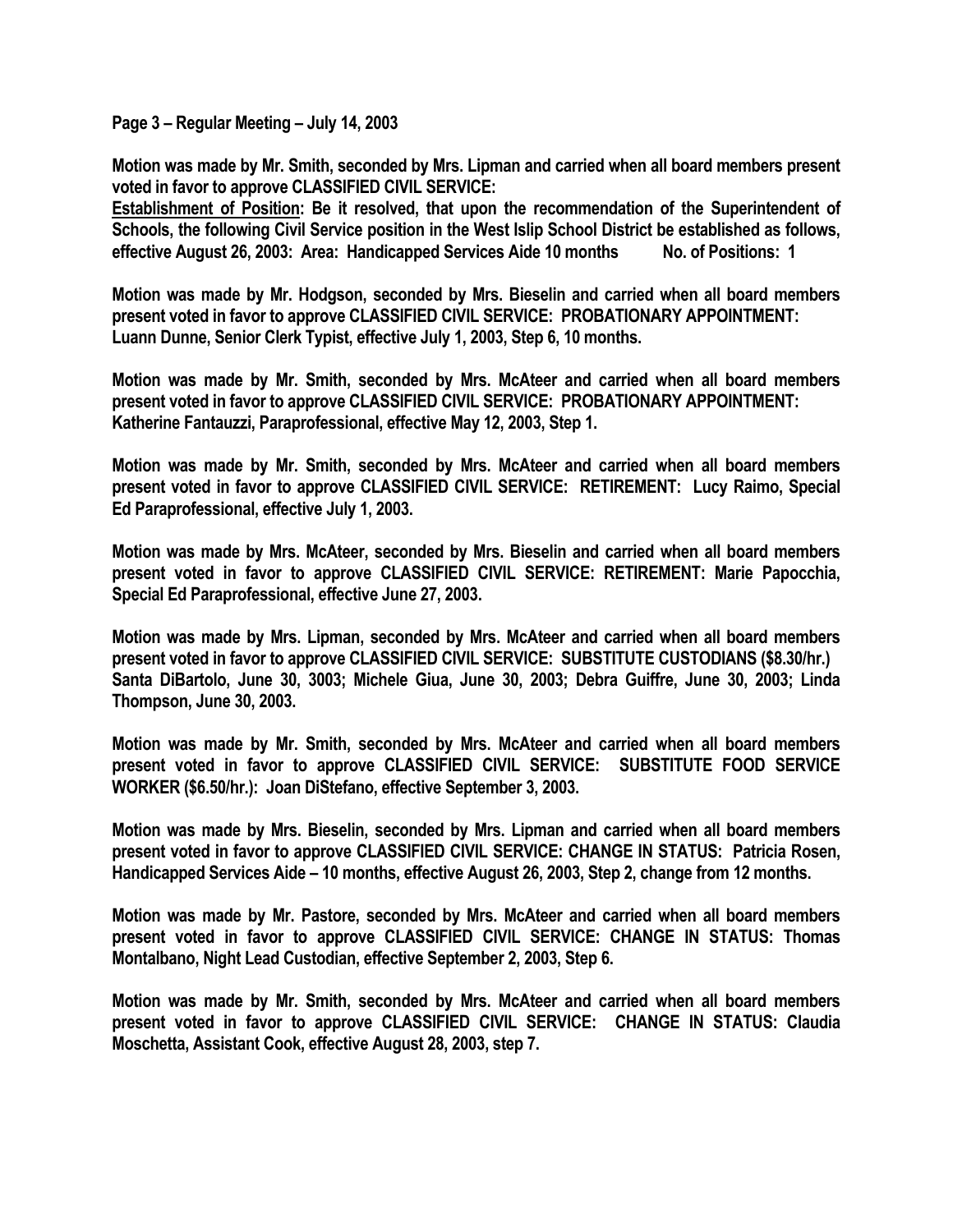**Page 4 – Regular Meeting – July 14, 2003** 

**Motion was made by Mr. Hodgson, seconded by Mrs. McAteer and carried when all board members present voted in favor to approve OTHER: SUBSTITUTE TEACHERS (\$85 per diem): Sharon Fleischauer, effective August 29, 2003, student teacher; Bryan McKiernan, effective August 29, 2003, student teacher.** 

**Motion was made by Mrs. Lipman, seconded by Mrs. Bieselin and carried when all board members present voted in favor to approve OTHER: SUMMER SCHOOL – July 7, 2003 to August 13, 2003: Joann Hilbert, Summer School Principal, salary \$6,368.** 

**Motion was made by Mrs. McAteer, seconded by Mr. Smith and carried when all board members present voted in favor to approve OTHER: SUMMER SCHOOL – July 7, 2003 to August 13, 2003:** 

**English Teachers - \$1,995 per standard class; \$748 per review class: Jennifer Delquaglio, Dawn Scalise, Peter Sharak** 

**Mathematics Teachers - \$1,995 per standard class; \$748 per review class: Nash Birnholz, Kristin Doerr, Vincent LaSorsa** 

**Science Teachers - \$1,995 per standard class; \$748 per review class: John Giordano, Gary Noody, Jerome Salvo, Brian Schoen** 

**Social Studies Teachers - \$1,995 per standard class; \$748 per review class: Thomas Compitello, Anthony Mellino, Kevin Murphy, Leonard Skuggevik** 

**Motion was made by Mr. Smith, seconded by Mrs. Bieselin and carried when all board members present voted in favor to approve OTHER: ALTERNATIVE SCHOOL – August 29, 2003 – June 30, 2004: Wendy Loddigs, Coordinator (two nights); Elizabeth Walsh, Coordinator (two nights), \$16,445.66.** 

**Motion was made by Mr. Smith, seconded by Mrs. Lipman and carried when all board members present voted in favor to approve OTHER: ALTERNATIVE SCHOOL: Laura Tramantano, Secretary (four nights, \$10,004.50 annually).** 

**Motion was made by Mr. Smith, seconded by Mrs. Bieselin and carried when all board members present voted in favor to approve OTHER: ALTERNATIVE SCHOOL FACULTY (\$6,770 per full year class): Maria Meyer, Art (1 class); David Gershfeld, English (1 class); Dawn Scalise, English (2 classes); Lucinda Lanzarotta, Guidance Counselor (2 classes); Tricia Mileti, Health (1 class); Dawn Janosick, Mathematics (1 class); Nancy Sybil, Mathematics (2 classes); John Mullins, Physical Education (1 class); Dr. Robert Matuozzi, Psychologist (1 class); Kristine Ippoliti, Science (1 class); John Ruggiero, Science (1 class); Michael Hazelton, Social Studies (1 class); Kevin Murphy, Social Studies (1 class); Robert Timpson, Social Studies (1 class); David Morgan, Social Worker (1 class); Linda Condreras, Special Education (1 class); Dennis Montalto, Special Education (1 class).** 

**Motion was made by Mr. Smith, seconded by Mr. Pastore and carried when all board members present voted in favor to approve EQUIPMENT/UNIFORM COORDINATORS 2003-04 School Year: High School (\$831.42 per season; 4 seasons): Scott Craig Udall Rd. M.S. (\$665.14 per season; 3 seasons): Pat Lang Beach St. M.S. (\$332.57 per season; 3 seasons): Vincent Luvera, one-half; Denise Cain, one-half.**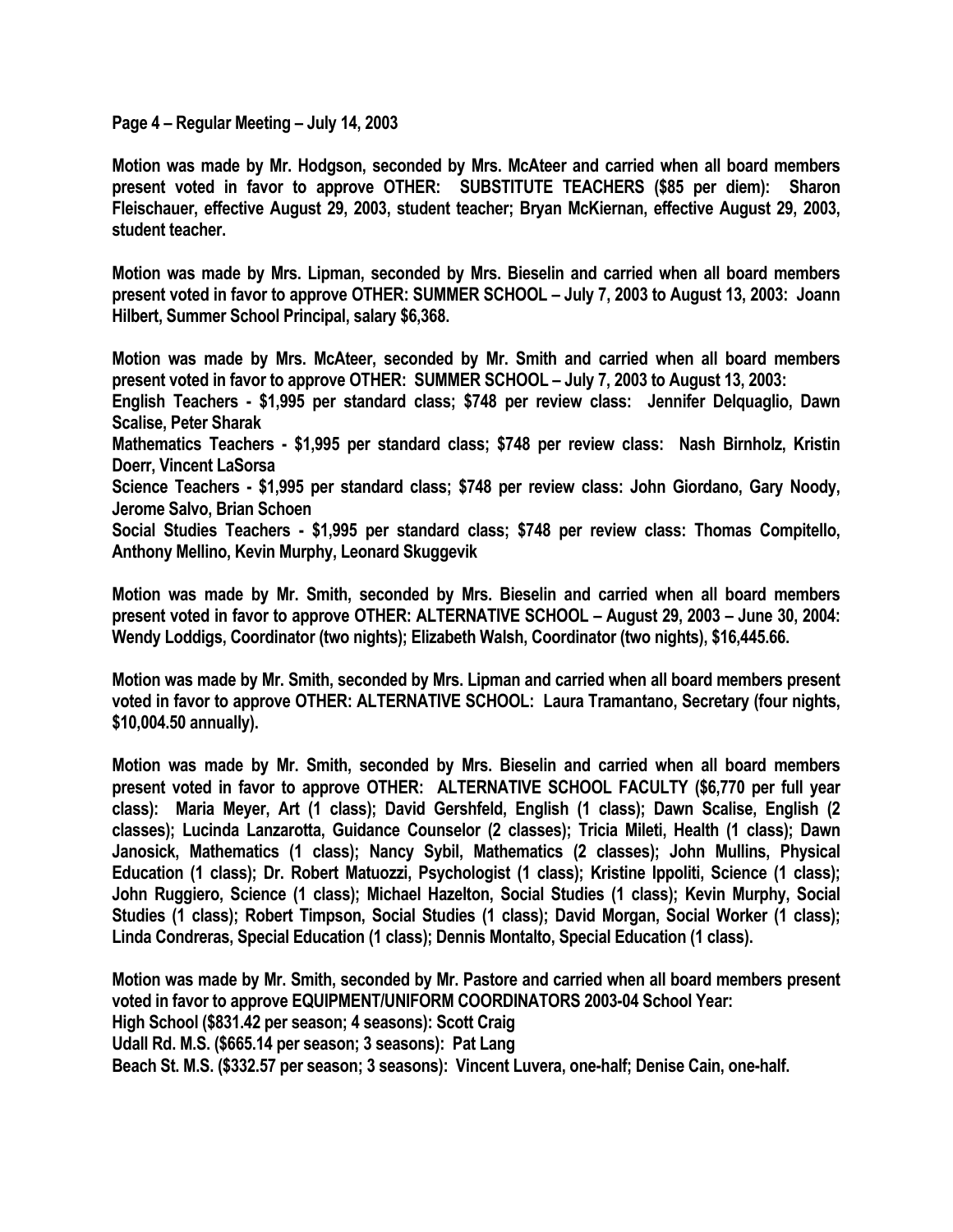**Page 5 – Regular Meeting – July 14, 2003** 

**Motion was made by Mrs. Lipman, seconded by Mrs. Bieselin and carried when all board members present voted in favor to approve ATHLETIC TRAINER: Melinda Jaslow, effective July 1, 2003 through June 30, 2004 (\$18,802 salary).** 

**Motion was made by Mr. Smith, seconded by Mrs. Bieselin and carried when all board members present voted in favor to approve FALL COACHES – High School: Football: Jim Dooley, Varsity Head Coach; Scott Craig, Asst. Varsity Coach; Tim Horan, Asst. Varsity Coach; Steven Mileti, Head J.V. Coach; Anthony Yuli, Asst. J.V. Coach; Nick LaGiglia, Freshman Coach; Greg Ziems, Asst. Freshman Coach. Girls' Soccer: Timothy Mullins, Head Varsity Coach; Deborah Colvell, Asst. Varsity Coach; Carrie Schroeder, J.V. Coach; Jim Beuther, JV 9 Coach. Boys' Soccer: John Mullins, Head Varsity Coach; Jim Maher, Asst. Varsity Coach; Tony Mellino, J.V. Coach; Ed Peiron, JV 9 Coach. Girls Swimming: Duane Green, Head Varsity Coach; Robert Kollar, Asst. Varsity Coach. Girls' Gymnastics: Kerri Jelardi, Asst. Varsity Coach. Girls' Tennis: Kevin Lewis, Varsity Coach; Beth Costello, J.V. Coach. Field Hockey: Josephine Hassett, Varsity Coach; JoAnne Orehosky, J.V. Coach. Cross Country: Dennis Deasy, Boys' Varsity Coach; Christopher Kaigh, Girls' Varsity Coach. Boys' Volleyball: James Klimkowski, Varsity Coach; Frank Franzone, J.V. Coach; Girls' Volleyball: Trisha Tramaglini, Varsity Coach; Arlene Brady,J.V. Coach. Golf: Shawn Wallace, Varsity Coach; Mike Hazelton, J.V. Coach. Kickline: Sasha Galea, Varsity Coach. Cheerleading: Amanda Speiss, Varsity Coach; Michelle Millilo, J.V. Coach.** 

**Motion was made by Mr. Smith, seconded by Mrs. Bieselin and carried when all board members present voted in favor to approve FALL COACHES – Middle School: Football: Thomas Powers, Head 7-8 Udall Coach; Dennis Montalto, Asst. 7-8 Udall Coach; Vincent Luvera, Head 7-8 Beach Coach; George Gagliardi, Asst.7-8 Beach Coach. Girls' Soccer: Nick Grieco, Udall 7-8 Coach; Colleen Reilly, Beach 7-8 Coach. Boys' Soccer: Brian Cameron, Udall 7-8 Coach; Scott Key, Beach 7-8 Coach. Cross Country: Margaret Lee, Beach Boys' & Girls' Coach; Kevin Murphy, Udall Boys' & Girls' Coach. Cheerleading: Cindy Reiter, Udall 7-8 Coach; Ann Barry, Beach 7-8 Coach. Tennis: Thomas Louden, Girls' 7-8 Udall/Beach.** 

**Motion was made by Mrs. McAteer, seconded by Mrs. Bieselin and carried when all board members present voted in favor to approve DISTRICT WIDE A.V. COORDINATOR: Frank Mauceri, effective July 1, 2003 through June 30, 2004 (salary \$4,557.).** 

**Motion was made by Mr. Smith, seconded by Mrs. Lipman and carried when all board members present voted in favor to approve DIRECTOR OF ADULT EDUCATION: Larry Kazemier, effective July 1, 2003 through June 30, 2004 (salary \$6,300).** 

**Motion was made by Mr. Smith, seconded by Mrs. McAteer and carried when all board members present voted in favor to approve DRIVER EDUCATION COORDINATOR: Larry Kazemier, effective July 1, 2003 through June 30, 2004 (stipend \$2,000).** 

**CURRICULUM UPDATE: Mr. Stern reported on summer school and also gave an update on Regents.**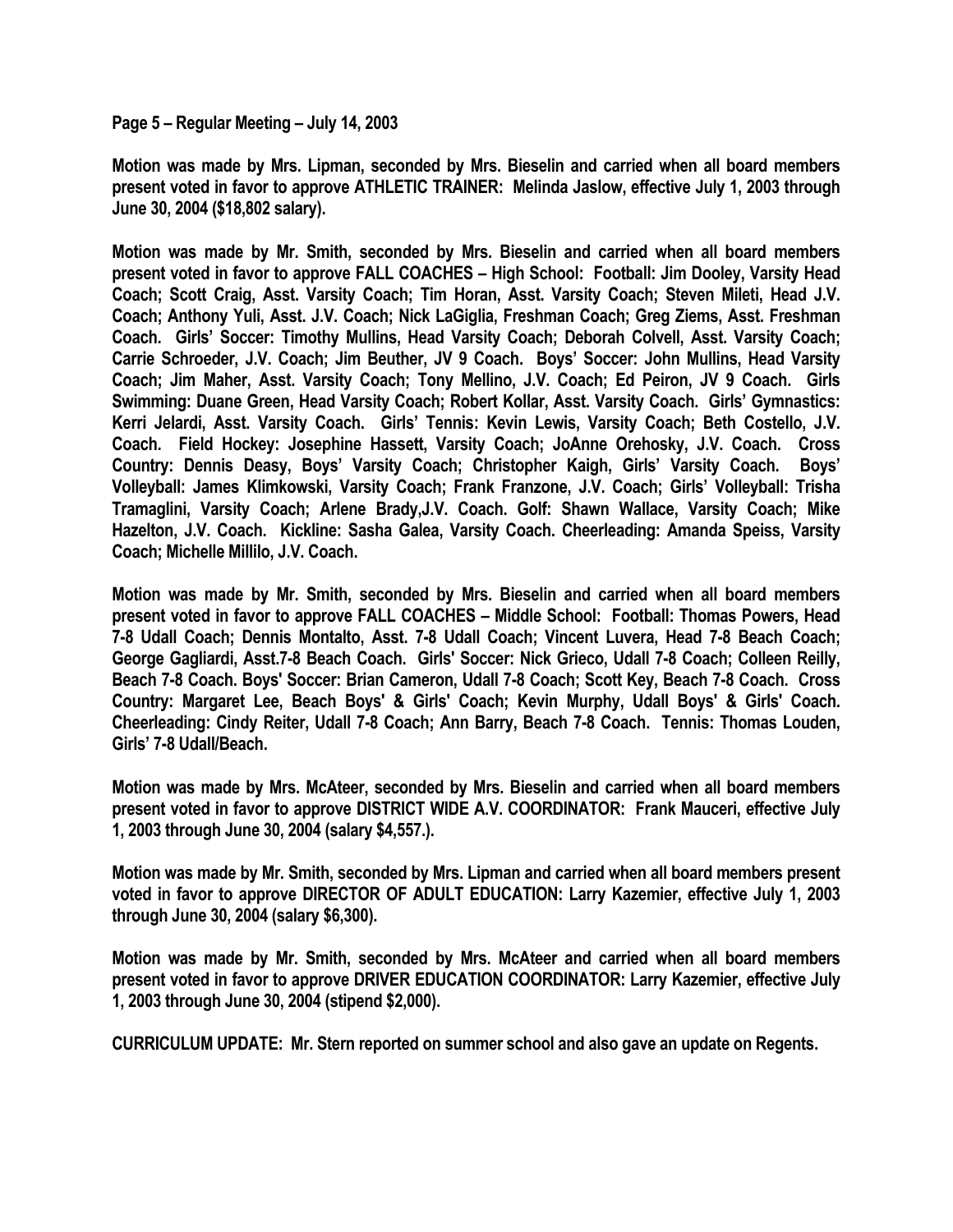**Page 6 – Regular Meeting – July 14, 2003** 

**Mrs. McAteer reported on Committee on Special Education/Preschool Special Education recommendations re: classification/placement/I.E.P. modifications of students as delineated: CSE ID#: 4989, 4213, 4464, 5571, 5585, 5174, 5518.** 

**Motion was made by Mr. Hodgson, seconded by Mrs. Lipman and carried when all board members present voted in favor to approve Library Bond payments.** 

**Motion was made by Mr. Smith, seconded by Mrs. Lipman and carried when all board members present voted in favor to approve Library Bond Issue change orders #PL-05, #GC-09, #GCA-02.** 

**Motion was made by Mrs. Lipman, seconded by Mrs. Bieselin and carried when all board members present voted in favor to approve Days of Religious Observance for the 2003-04 school year, for calculating daily attendance for SA-19: 2003: Dec. 8 Immaculate Conception. 2004: Jan. 6 Epiphany, Jan. 7 Nativity (Eastern Orthodox), Feb. 23 Eastern Orthodox Lent, Feb. 25 Ash Wednesday, March 17 St. Patrick's Day, May 20 Ascension Thursday, May 26 Shavuot, May 27 Ascension (Eastern Orthodox).** 

**Motion was made by Mrs. McAteer, seconded by Mr. Smith and carried when all board members present voted in favor to declare the following items as surplus, and to dispose of as Business Office sees fit: Manetuck School: 6 Door Freezer Serial #85074874, Mixer Serial #1266626; Captree School: Mixer Serial #1195654.** 

**Motion was made by Mrs. McAteer, seconded by Mrs. Bieselin and carried when all board members present voted in favor to award bid for printing of district newsletters, budget brochure and calendar to Emory Litho, Lynbrook, NY (\$1,450 newsletter; \$2,250 budget brochure; \$6,400 calendar).** 

**Motion was made by Mr. Hodgson, seconded by Mrs. Bieselin and carried when all board members present voted in favor to approve warrants for payment.** 

**PRESIDENT'S REPORT: Mr. Micucci expressed his gratitude to Mrs. Lipman for serving three years as Board President.** 

**No one wished to speak during An Invitation to the Public.** 

**Motion was made by Mr. Hodgson, seconded by Mr. Smith and carried when all board members present voted in favor to adjourn to Executive Session at 8:38 PM for the purpose of discussing personnel, negotiations and/or litigation.** 

**Meeting reconvened at 9:35 PM on motion made by Mrs. McAteer, seconded by Mr. Hodgson and carried when all board members present voted in favor.** 

**Motion was made by Mrs. McAteer, seconded by Mr. Pastore and carried when all board members present voted in favor to approve payment to Richard Santeramo, Sets Director, High School, Advisors/Clubs 2002-03 School Year (tabled June 26 Special Meeting).**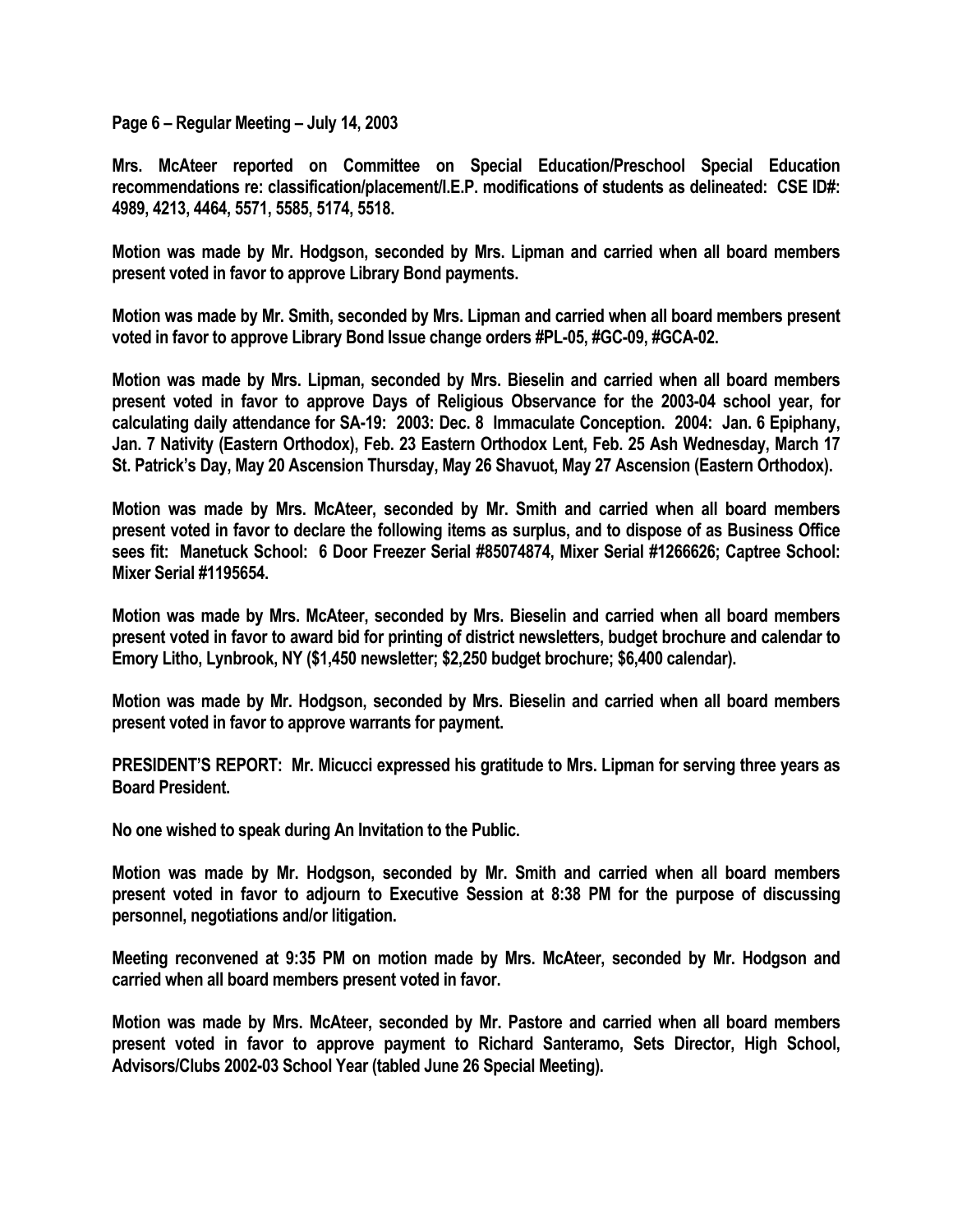**Page 7 – Regular Meeting – July 14, 2003** 

**Motion was made by Mr. Hodgson, seconded by Mr. Smith and carried when all board members present voted in favor to authorize Guercio & Guercio to settle the Pav-lak matter, subject to written confirmation from C & M. The settlement offer will cover the cost to replace the FRP doors, as per June 16, 2003 memorandum.** 

**Motion was made by Mr. Hodgson, seconded by Mrs. McAteer and carried when all board members present voted in favor to authorize the Board President to sign contract with Suffolk Transportation.** 

**Motion was made by Mr. Hodgson, seconded by Mrs. McAteer and carried when all board members present voted in favor to allow Superintendent of Schools to carry over five (5) vacation days.** 

**Meeting adjourned at 9:37 PM on motion made by Mr. Hodgson, seconded by Mr. Smith and carried when all board members present voted in favor.** 

 **Respectfully submitted by** 

 **Carolyn J. Cross District Clerk** 

**All correspondence, reports or related materials referred to in these minutes are on file in the District Office.**